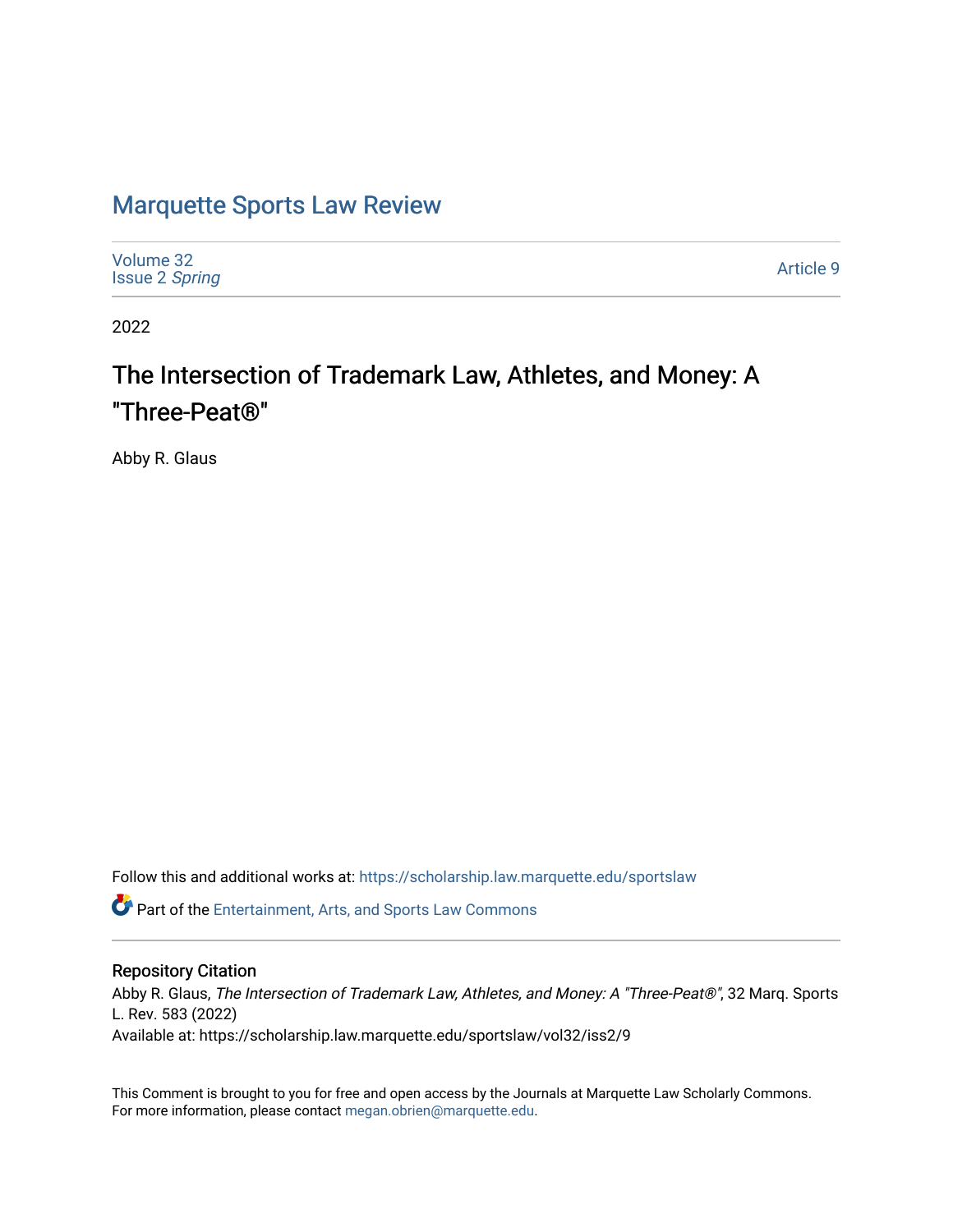# **THE INTERSECTION OF TRADEMARK LAW, ATHLETES, AND MONEY: A "THREE-PEAT®"\***

ABBY R. GLAUS\*\*

#### **INTRODUCTION**

Professional athletes have a distinctive brand.<sup>1</sup> In an effort to grow and protect that brand, athletes have drastically increased the number of trademark applications they file.<sup>2</sup> This process of growing and protecting their personal brand raises many legal issues.<sup>3</sup> This comment analyzes sports industry trends and predicts that the scope of trademark law will continue to widen, and an individual athlete's power to protect their marks will increase. So, the issue becomes how far this trend will go?

This comment will begin by describing the growth of sports trademarks throughout history and the reason for it. This is followed by an explanation of the laws governing this area and those enacted due to the substantial historical changes in trademark protection. Lastly, this comment seeks to analyze the question of how far trademark law and protection will expand. The industry of sports trademarks will naturally continue to grow. As a result, the scope of what is trademarkable, specifically for athletes, could grow. Additionally, the

<sup>\*</sup> Three-Peat, Registration No. 1552980.

<sup>\*\*</sup> Abby R. Glaus is a third-year J.D. Candidate at Marquette University Law School and is earning a Sports Law Certificate through the National Sports Law Institute. Abby is currently the Survey and Index Editor of the *Marquette Sports Law Review*. Within the Sports Law Program she also serves as Vice President of Sports Law Society, Internal Competition Chair of the Sports Law Competition Board, and Co-chair of the Alumni Outreach Committee. Abby would like to thank her friend and current Editor-in-Chief of the *Marquette Sports Law Review*, Quinn A. Stigers, for her help with the publication of this comment. Abby would also like to thank her loving friends and family, specifically her fiancé, Austin, parents, two brothers, best friend, Lily, and partner, Laurel, for their support.

<sup>1.</sup> Christopher Psihoules & Jennette Wiser, *Highlights from Today's Game: Trademark Coverage on the Offensive*, 88 N.Y. STATE BAR ASS'N J. 11 (2016).

<sup>2</sup>*. Id.*

<sup>3.</sup> Vejay Lalla & Albert Tawil, *The Evolving Relationships Between Brands and Athletes: What Comes Next?*, 33 INTELL. PROP. & TECH. L.J. 3 (2021).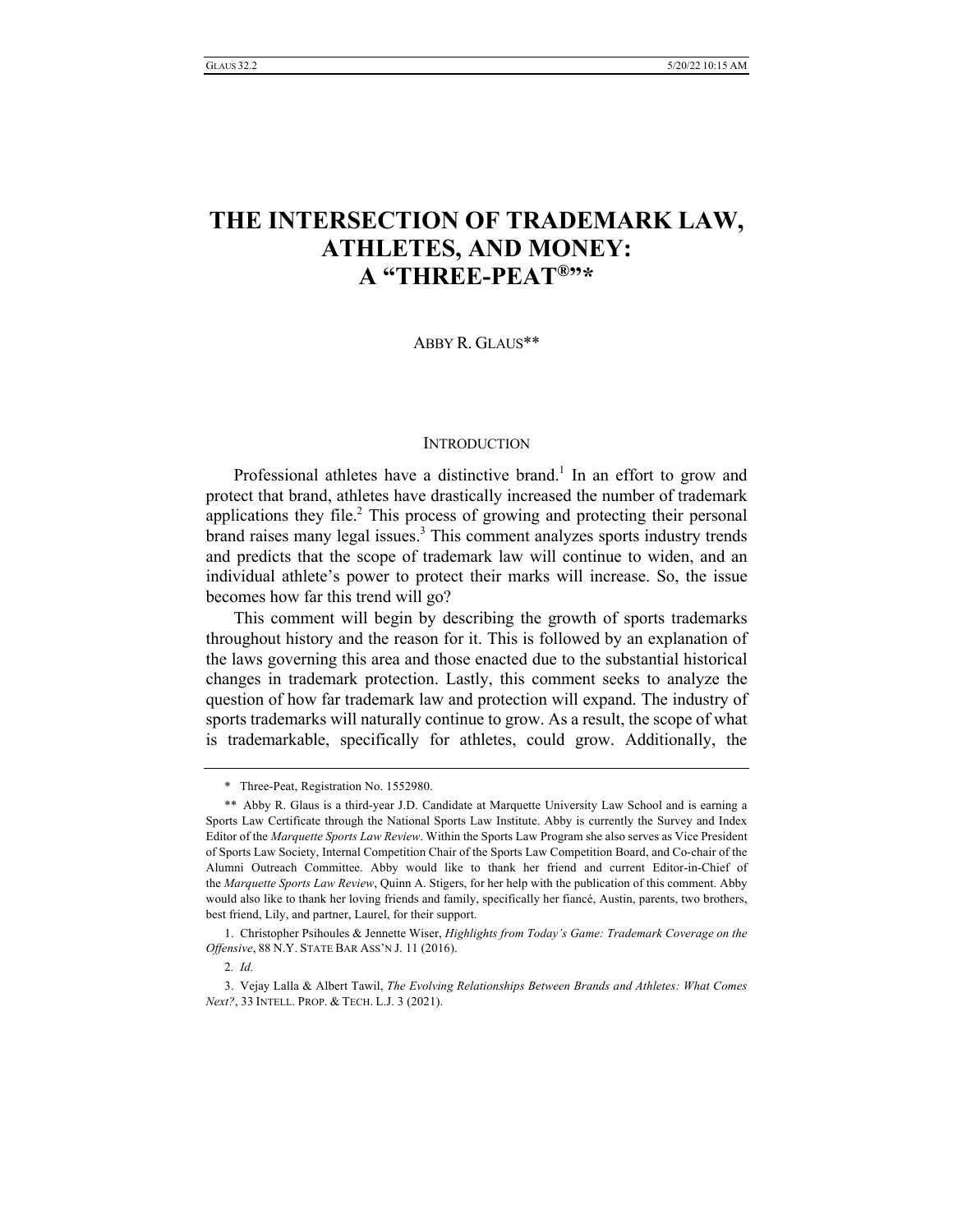comment will explain the notable trend towards near full proof legal protection in all areas of sports-related trademarks.

#### I. ATHLETE TRADEMARKS

Today's athletes have the ability to protect a wide scope of their brand through trademark law and have the ability to enforce their trademarks, more than the average citizen. A brief history of the interaction between athletes and trademarks is necessary to understand this trend. Even more foundational to understanding this area is the current state of trademark law. This comment starts by describing growth throughout the history of sports-related trademarks and what is causing the growth, followed by the laws allowing for this to occur.

### *A. "LET'S GET READY TO RUMBLE"4*

Within sports, trademarking was not prevalent from the very beginning.<sup>5</sup> It was not until around 1975 that courts started discussing protecting team brands within professional hockey, and started to protect athletic marks.<sup>6</sup> Over the next few decades, trademark protection in sports changed incredibly. Most important to this inquiry is the growth of trademark applications and ultimately in the number of trademarks related to sports.

This comment will highlight that this trend is still occurring. As of 2014, registered sports industry trademarks "grew for the fourth consecutive year with \$907 million in royalty revenue on retail sales of \$16.6 billion."<sup>7</sup> There has been a steady growth in the industry since then, that has allowed athletes to profit significantly off trademarks.<sup>8</sup> For example, Michael Buffer's "Let's get ready to Rumbbbblllleeeee" has netted the Buffer brothers over \$100 million over the years.<sup>9</sup> Many trademarks will never be this popular, frankly, because athletes recently attempt to trademark "everything," and it seems as if there is a trend towards quantity over quality. To name a few examples of star athletes participating fully in this trend, there is: Tom Brady has 20 trademarks covering

<sup>4.</sup> LET'S GET READY TO RUMBLE, Registration No. 2,405,492.

<sup>5.</sup> Mark A. Kahn, *May the Best Merchant Win: The Law of Non-Trademark Uses of Sports Logos*, 14 MARQ. SPORTS L. REV. 283, 285 (2004).

<sup>6.</sup> Bos. Pro. Hockey Ass'n v. Dall. Cap & Emblem Mfg., Inc., 510 F.2d 1004 (5th Cir. 1975); Jennifer M. Adams, *Flag on the Play: Professional Sports Teams Calling Trademark Infringement on their Superfans*, 20 JEFFREY S. MOORAD SPORTS L.J. 631 (2013).

<sup>7.</sup> Psihoules & Wiser, *supra* note 1.

<sup>8.</sup> Chuck Onofry, *Intellectual Property of Professional Athletes*, SCHNEIDER & ONOFRY, P.C. (2018), https://www.soarizonalaw.com/blog/intellectual-property-of-professional-athletes-4/.

<sup>9.</sup> ESPN Daily, *Why Athletes Want Trademarks for Everything*, ESPN, at 03:25 (Dec. 23, 2020), https://www.espn.com/radio/play/\_/id/30587197.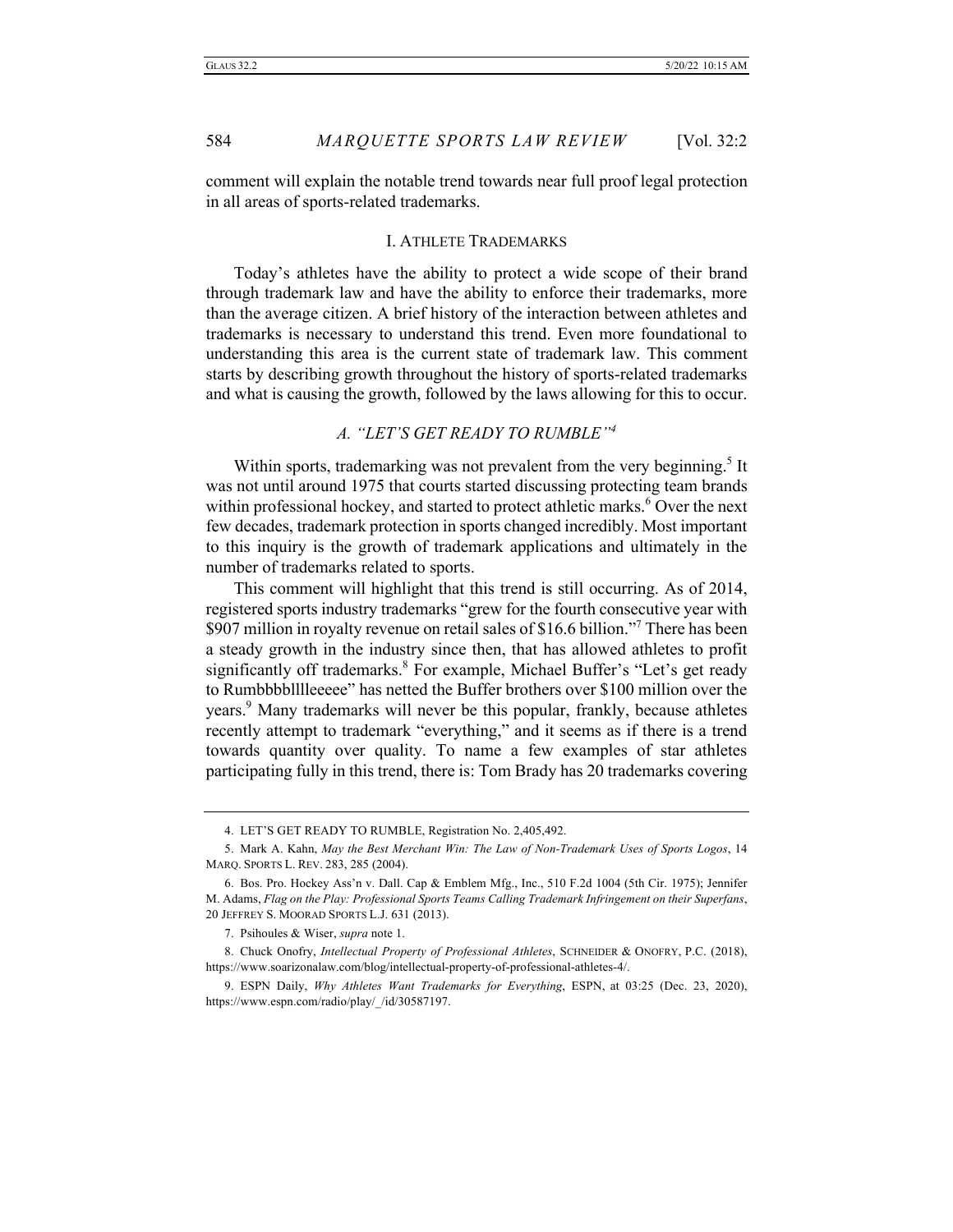his namesake, including, most recently, Tompa Bay, right after he signed with the Buccaneers, <sup>10</sup> Johnny Manziel has many combinations of his name, <sup>11</sup> Robert Griffin III has more than seven trademarks for his name and slogans,<sup>12</sup> Anthony Davis and his unibrow,<sup>13</sup> and Shaquille O'Neil (who is a master at building his brand) owns many trademarks related to his name and likeness.<sup>14</sup>

Attorneys on behalf of athletes will continue to look for opportunities to trademark in any possible way they can, even out of a public relations nightmare. The recent example of Lou Williams is a perfect example of the recent trend of athletes looking to trademark "everything."<sup>15</sup> Lou Williams of the LA Clippers left the NBA Bubble to attend a funeral, and following that, he stopped at a local favorite that he frequented pre-pandemic, the "Magic City" Strip Club, to get the 'Lemon Pepper Lou' wings.<sup>16</sup> This broke the NBA Bubble COVID-19 rules, and he was criticized heavily in the media for his poor choices.17 When this story broke, Mr. Williams moved to trademark 'Lemon Pepper Lou' wings and made money from the initial disaster.<sup>18</sup> Athletes will likely continue to apply for trademarks in record numbers.

The whole trademark industry has grown significantly in 2020 and 2021.<sup>19</sup> The COVID-19 pandemic has not slowed filings down.<sup>20</sup> In 2021, total trademark applications reached a record high of around  $943,000$ <sup>21</sup>. This recent growth, 27.9% more applications than just the prior year, can, of course, not be

13. Depta, *supra* note 11.

16*. Id.*

21*. Id.*

<sup>10</sup>*. Id.* at 14:12.

<sup>11.</sup> Laura Depta, *Ridiculous Sports Trademarks*, BLEACHER REP. (Mar. 11, 2015), https://bleacherreport.com/articles/2390759-ridiculous-sports-trademarks.

<sup>12</sup>*. Sport Trademarks: Everything You Need to Know*, UPCOUNSEL https://www.upcounsel.com/sporttrademarks (last updated Nov. 6, 2020).

<sup>14.</sup> Diana Muller, *Increased IP Awareness by Professional Athletes and Subsequent Effects on Trademark Registration, Social Media Usage, and Online Impersonation*, GOTTLIEB, RACKMAN & REISMAN, P.C., https://grr.com/publications/increased-ip-awareness-professional-athletes-subsequent-effects-trade mark-registration-social-media-usage-online-impersonation/ (last visited Apr. 1, 2022).

<sup>15.</sup> ESPN DAILY, *supra* note 9, at 08:28.

<sup>17</sup>*. Id.* at 09:46.

<sup>18</sup>*. Id.* at 09:20.

<sup>19.</sup> 2020 USPTO TRADEMARK PUB. ADVISORY COMM. ANN. REP. 7, https://www.uspto.gov/sites /default/files/documents/TPAC\_2020\_Annual\_Report.pdf; 2021 USPTO PERFORMANCE & ACCOUNTABILITY REP. 2, https://www.uspto.gov/sites/default/files/documents/USPTOFY21PAR.pdf.

<sup>20.</sup> 2021 USPTO PERFORMANCE & ACCOUNTABILITY REP., *supra* note 19.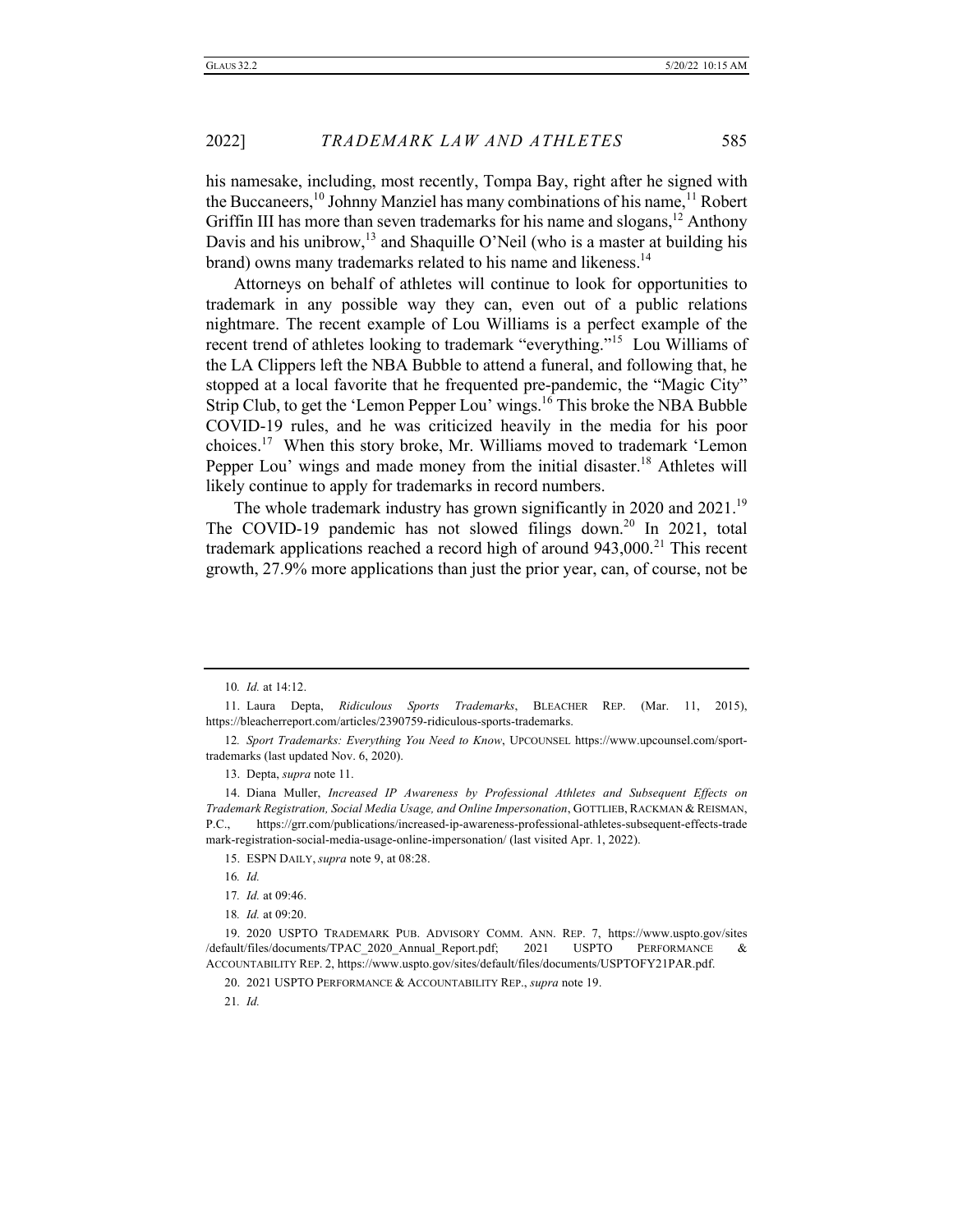attributed all to athletes.<sup>22</sup> There are a variety of reasons for the growth.<sup>23</sup> The important reasons as they directly relate to sports are explained below.

#### *B. What Is Causing the Growth? "THAT'S A CLOWN QUESTION, BRO."24*

It is essential to understand why the previously explained trend is occurring. This trend and its reasonings feed a cycle that allows athletes to have a wide scope of their brand protected by trademark and the ability to enforce those trademarks. In turn, these results continue to increase applications by athletes. The main catalysts causing the trend of more applications being filed by athletes are the economic value, social media, ease of applications, nuances of the sports industry, and the recognition of trademarks.

The value of the sports world and specific athletes is astronomical. It is common knowledge that professional athletes get paid high salaries for playing, but that is not all. In terms of the level of protection, the number of applications, and granted trademarks, the industry has grown and created excellent economic value for athletes. It is a billion-dollar industry on top of what athletes already make.<sup>25</sup> Why would they not keep applying for trademarks? Recall Michael Buffer saying one sentence has made him over \$100 million.<sup>26</sup> The vast majority of trademarks might not be this profitable but still accomplish the main objective, protecting the player's brand.<sup>27</sup> Trademark protection is essential for athletes who want to protect and profit from their trademark rights.<sup>28</sup>

Social media and the internet have impacted this expansion of trademarks.<sup>29</sup> Having a recognizable brand as a star athlete is incredibly valuable.<sup>30</sup> There is an increase in applications among athletes because of a heightened awareness of the value of a highly regarded brand.<sup>31</sup> Social media has obviously increased athletes' influence, but social media users have, in turn, impacted the trademark industry and athletes. Users creatively come up with many of the names and slogans that athletes and teams' trademark.<sup>32</sup> With the rise of social media, when

- 29*. See* Muller, *supra* note 14.
- 30*. Id.*

<sup>22</sup>*. Id.* at 81.

<sup>23</sup>*. Id.* at 2, 81.

<sup>24.</sup> THAT'S A CLOWN QUESTION, BRO., Serial No. 85651210 (filed June 13, 2012).

<sup>25.</sup> Psihoules & Wiser, *supra* note 1.

<sup>26.</sup> ESPN DAILY, *supra* note 9, at 03:25.

<sup>27</sup>*. Id.* at 04:21.

<sup>28</sup>*. See* Onofry, *supra* note 8.

<sup>31.</sup> ESPN DAILY, *supra* note 9, at 07:41.

<sup>32</sup>*. See id.* at 12:47.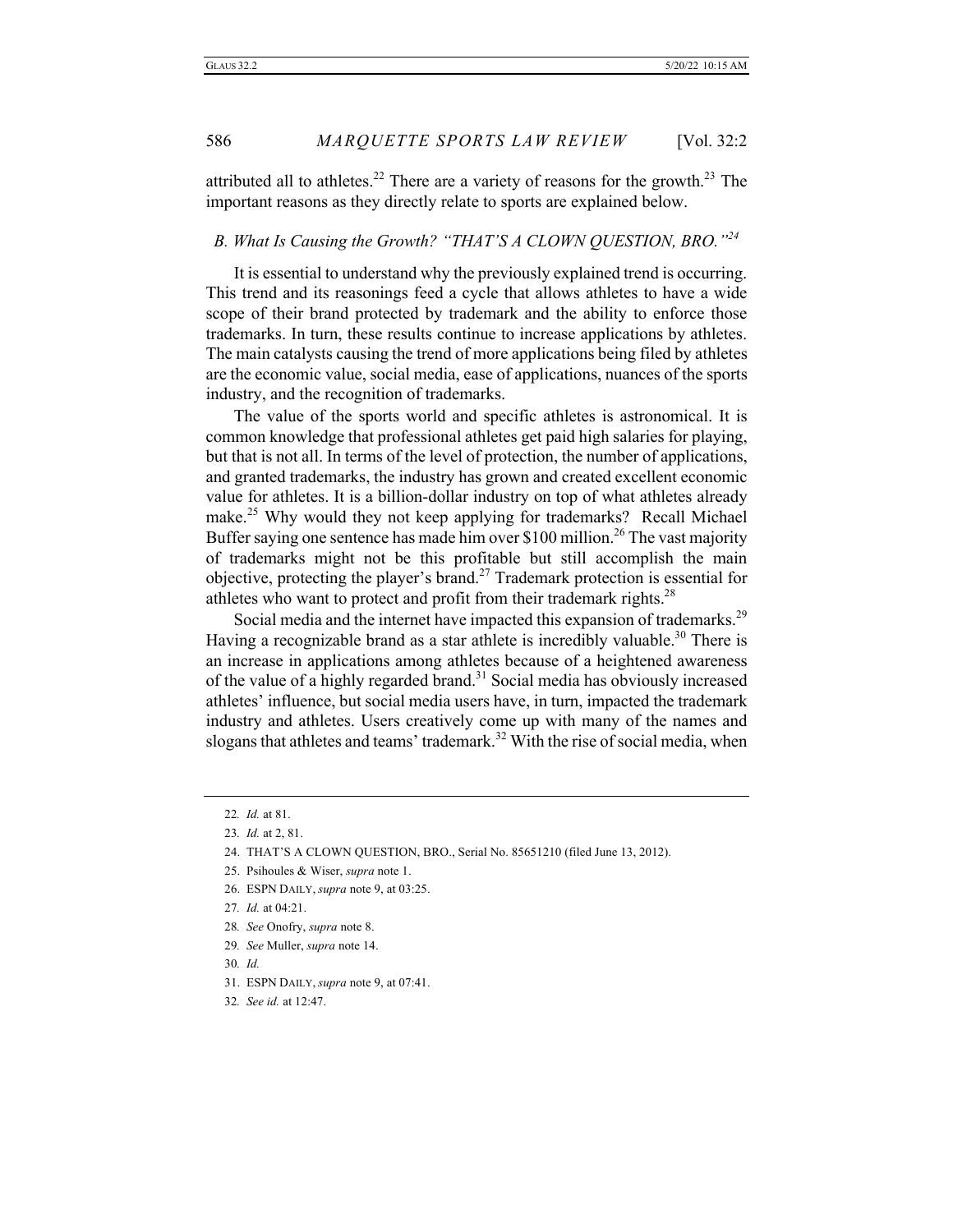there is a dazzling play, there is often repetitious coverage of it.<sup>33</sup> Then a creative Twitter user comes up with a clever name or slogan for the player or team.<sup>34</sup>

For example, on November 15, 2020, during an NFL game between the Arizona Cardinals and Buffalo Bills*,* Kyler Murray launched a jump ball into the end zone with one second left— immediately, 'Hail Murray' was born.<sup>35</sup> Within 24 hours, Murray's team had applied for a trademark.<sup>36</sup> The past few years have been a unique time for social media and sports. Social media has been a catalyst for significant growth in trademarks for athletes.<sup>37</sup>

In addition, applying for a trademark is relatively easy for professional athletes, given the legal team they have surrounding them and plenty of disposable income. The process of applying for trademarks is likely not done personally by the athlete but requires due diligence from whoever is.<sup>38</sup> The application for registration and verification of a trademark is governed by United States Code Section  $1051<sup>39</sup>$  The ease of application and prominence of athletes looking to register trademarks will lead to a few future issues that this comment will analyze later.

Another reason causing the increase in athlete-related trademarks is because of the nuances of the sports industry. First, athletes in professional sports have a relatively short career; this is particularly true in highly physical sports.<sup>40</sup> Because of this short career, it is vital that athletes set themselves up for continued financial success. One way of doing that is using trademarks to protect the brand they created while playing.<sup>41</sup> Second, teams, leagues, and businesses all profit significantly from athletes.<sup>42</sup> The right to certain trademarks surrounding an athlete can often be owned by the team, league, or business they have partnered with.<sup>43</sup> While they get paid accordingly for this transfer of rights, athletes, rightfully so, want control over as much of their brand as possible.<sup>44</sup>

<sup>33.</sup> Loren J. Weber, *Something in the Way She Moves: The Case for Applying Copyright Protection to Sports Moves*, 23 COLUM-VLA J.L. & ARTS 317, 326 (2000).

<sup>34</sup>*. See* ESPN DAILY, *supra* note 9, at 13:00.

<sup>35</sup>*. Id.* at 00:09.

<sup>36</sup>*. Id.* at 01:25.

<sup>37</sup>*. Id.* at 06:10.

<sup>38.</sup> Justin Lampel, *Due Diligence in the Acquisition of Intellectual Property*, 20 DCBA BRIEF 27 (2008).

<sup>39.</sup> 15 U.S.C.A. § 1051 (West 2021).

<sup>40</sup>*. See* Muller, *supra* note 14.

<sup>41</sup>*. See id.*

<sup>42</sup>*. See* Int'l Laws. Network, *Stop the Insanity! Sports Trademarks Run Amok*, JDSUPRA (Oct. 8, 2019), https://www.jdsupra.com/legalnews/stop-the-insanity-sports-trademarks-run-80588/.

<sup>43</sup>**.** Lalla & Tawil, *supra* note 3, at 4.

<sup>44</sup>*. See id.* at 1-4.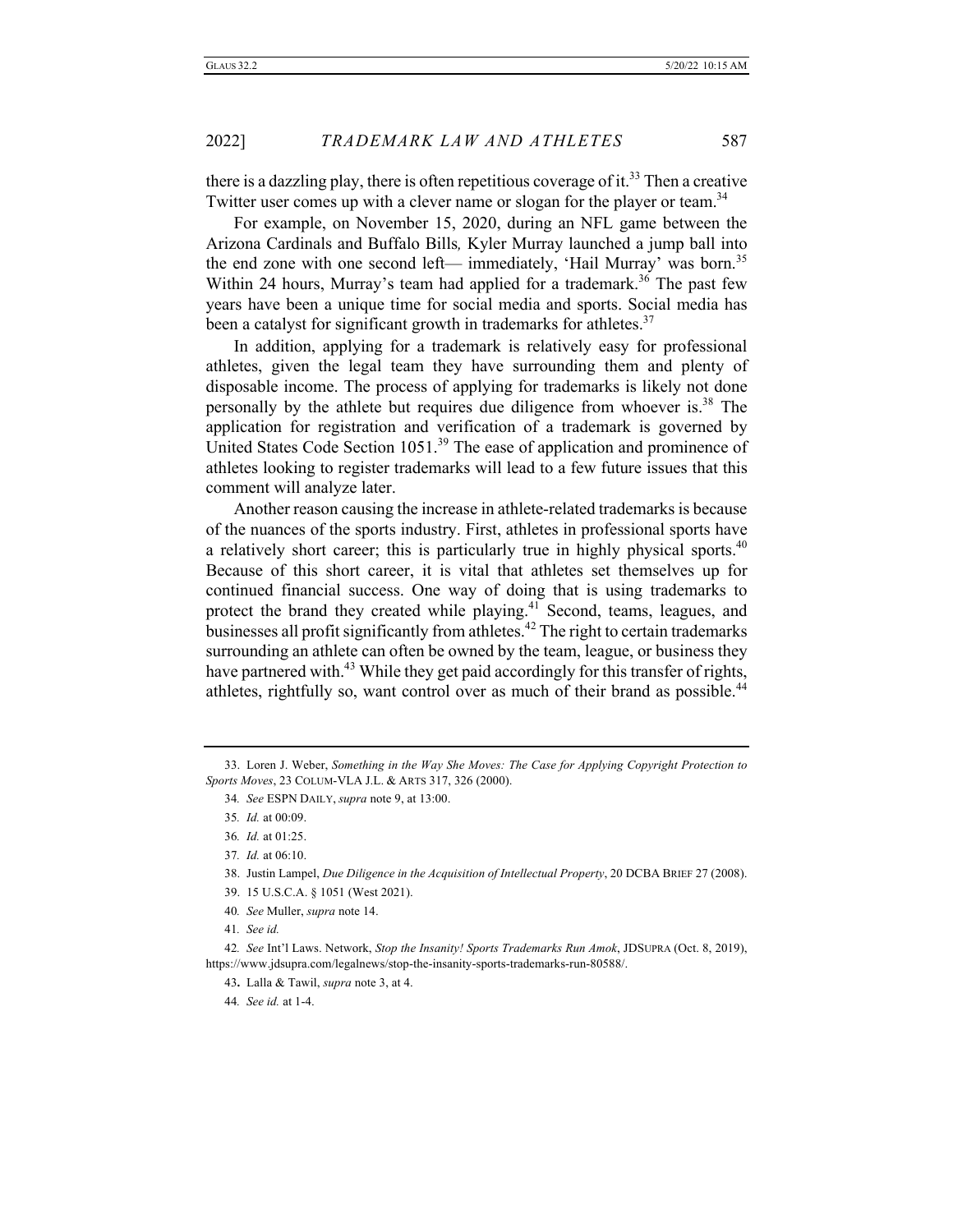Therefore, athletes may apply for more trademarks to protect all areas of their brand.

Lastly, sports and athletes are highly accessible and highly commercialized.45 Athletes' victories and failures are immediately known by the public, who can react and interact with the athlete (at least on social media) however they want. This notion naturally leads to athletes looking to control the narrative. By having trademarks protecting their brand, they can attempt to limit any significant uses of their name, image, and likeness because they have a recognizable trademark in the eyes of the law.<sup>46</sup>

It has become imperative for athletes to protect their brand from the beginning of their careers.<sup>47</sup> Athletes file many trademark applications to do so because of the economic value, impact of social media, the simplicity of applying for a trademark, as well as the uniqueness of the sports industry, including the recognition of their trademarks and, therefore, protection of their brand. With that analysis of how and why trademarks usage is increasing for athletes, it is now time to explain the law in this area.

#### *C. "I LOVE ME SOME [Trademark Law]"48*

Sports-related trademarks were not explicitly covered by the statutes and case law until the 1970s.<sup>49</sup> From the discussion thus far, it is clear that trademarks related to sports are now valid and widely utilized. This section will describe the applicable trademark laws that must be understood and analyzed in conjunction with the previously described trends. Of significant importance to this comments analysis is defining what is necessary for a trademark to be valid. The Lanham Act, and specifically Section 1127, states that a trademark:

> includes any word, name, symbol, or device, or any combination thereof  $(1)$  used by a person, or  $(2)$  which a person has a bona fide intention to use in commerce and applies to register on the principal register established by this chapter, to identify and distinguish his or her goods, including a unique product, from those manufactured or sold by others and to

<sup>45</sup>*. See* Weber, *supra* note 33, at 319, 324.

<sup>46</sup>*. Id.* at 325-326.

<sup>47.</sup> Michael McCann, *From Beast Mode to 'Onions:' Trademark Attorney Heitner Builds a Brand on IP*, SPORTICO (Oct. 12, 2020, 8:00 AM), https://www.sportico.com/law/analysis/2020/athlete-trademarks-1234614409/.

<sup>48.</sup> I LOVE ME SOME ME, Registration No. 3,709,364.

<sup>49</sup>*. See* Bos. Pro. Hockey Ass'n v. Dall. Cap & Emblem Mfg., Inc., 510 F.2d 1004 (5th Cir. 1975); Adams, *supra* note 6, at 636.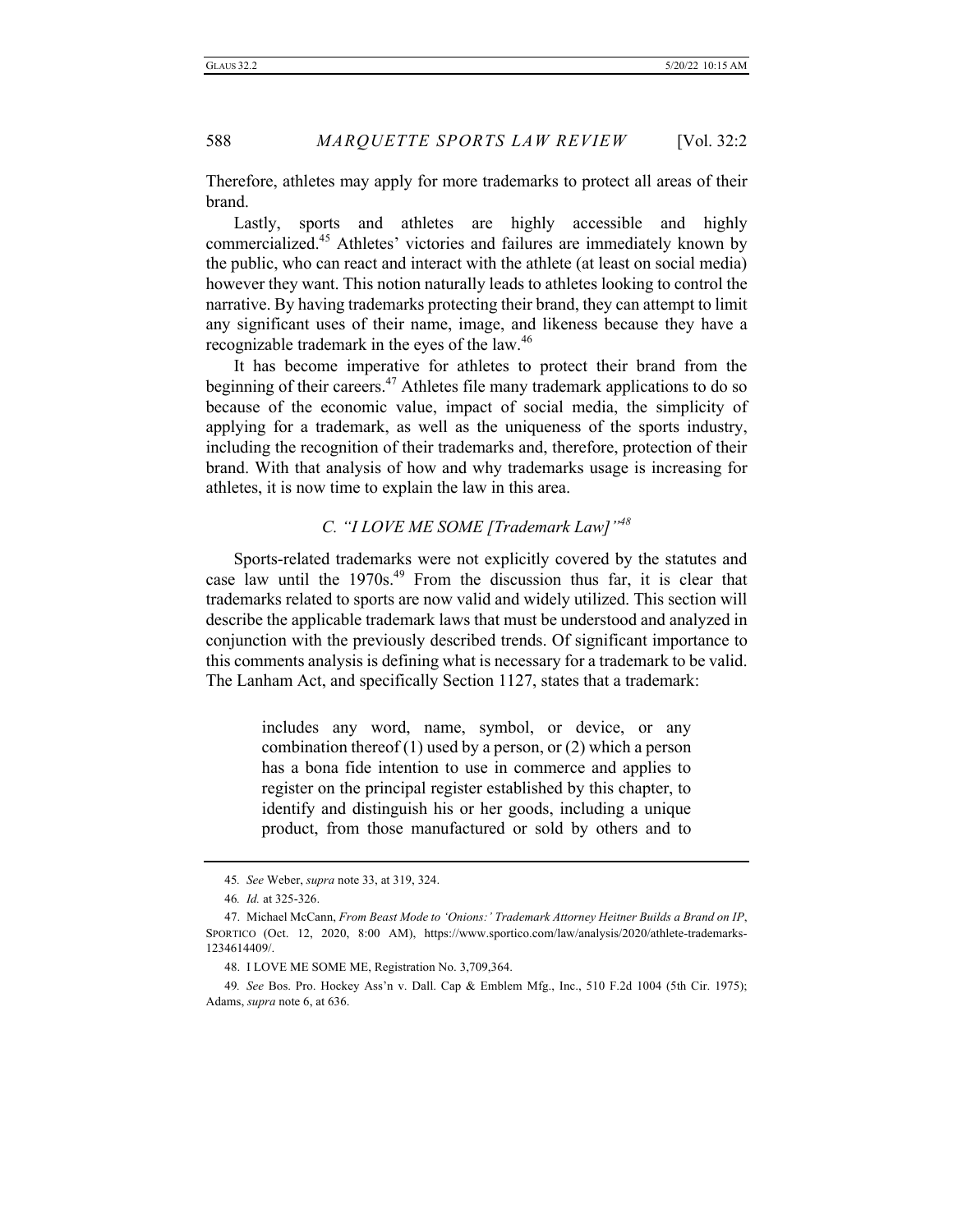indicate the source of the goods, even if that source is unknown.<sup>50</sup>

All that is required is the "word, name, symbol, or device, or any combination" must be used in commerce and must distinguish the good or service it represents, meaning it must be distinctive.<sup>51</sup> If a mark meets these requirements set out by the statute, it is protected, even if not registered.<sup>52</sup> However, registration is beneficial as it comes with further protections.<sup>53</sup> To be registered, marks must be used in commerce and distinctive.<sup>54</sup>

Logically for athletes, the requirement to use the mark in commerce in a matter that identifies the good or service, themselves, is not an issue. Therefore, trademark protectability for athletes heavily depends on how distinctive the slogan or mark is.<sup>55</sup> Generally speaking, a trademark can be naturally distinctive or can become distinctive if it is only descriptive by acquiring secondary meaning.<sup>56</sup> Secondary meaning and distinctiveness are proven by evidence that consumers associate the mark with the athlete.<sup>57</sup>

An example of a distinctive trademark that continues to make millions is the Jordan 'Jumpman' logo*.* <sup>58</sup> During a magazine photoshoot, Nike, after a disagreement, took one of the model's poses and made it into a silhouette that resembled the photograph.<sup>59</sup> This silhouette caused multiple rounds of litigation, but the image was just different enough for Nike to have ownership.<sup>60</sup> This silhouette logo turned into what is now known as Jordan's 'Jumpman' logo and is worth billions. $61$ 

A logo such as the 'Jumpman' is distinctive. But even when a term is not distinctive, as previously briefly explained, a common descriptive term or even a color could become distinctive, and therefore protectable by establishing

55*. Id.*

<sup>50.</sup> 15 U.S.C.A. § 1127 (West 2021).

<sup>51</sup>*. Id.*

<sup>52.</sup> Quynh La, *Bully No More: Why Trademark Owners Engage in Trademark Overreach and How to Prevent It*, 96 WASH. L. REV. 667, 672 (2021).

<sup>53</sup>*. Id*. at 673.

<sup>54.</sup> 15 U.S.C.A. § 1127 (West 2021).

<sup>56.</sup> Abercrombie & Fitch Co. v. Hunting World, Inc., 537 F.2d 4, 9 (2d Cir. 1976) (defining distinctiveness and secondary meaning as applied to trademark law).

<sup>57.</sup> La, *supra* note 52, at 675.

<sup>58.</sup> ESPN DAILY, *supra* note 9, at 11:42.

<sup>59</sup>*. Id.* at 11:52.

<sup>60</sup>*. Id.* at 12:16.

<sup>61</sup>*. Id.* at 12:31.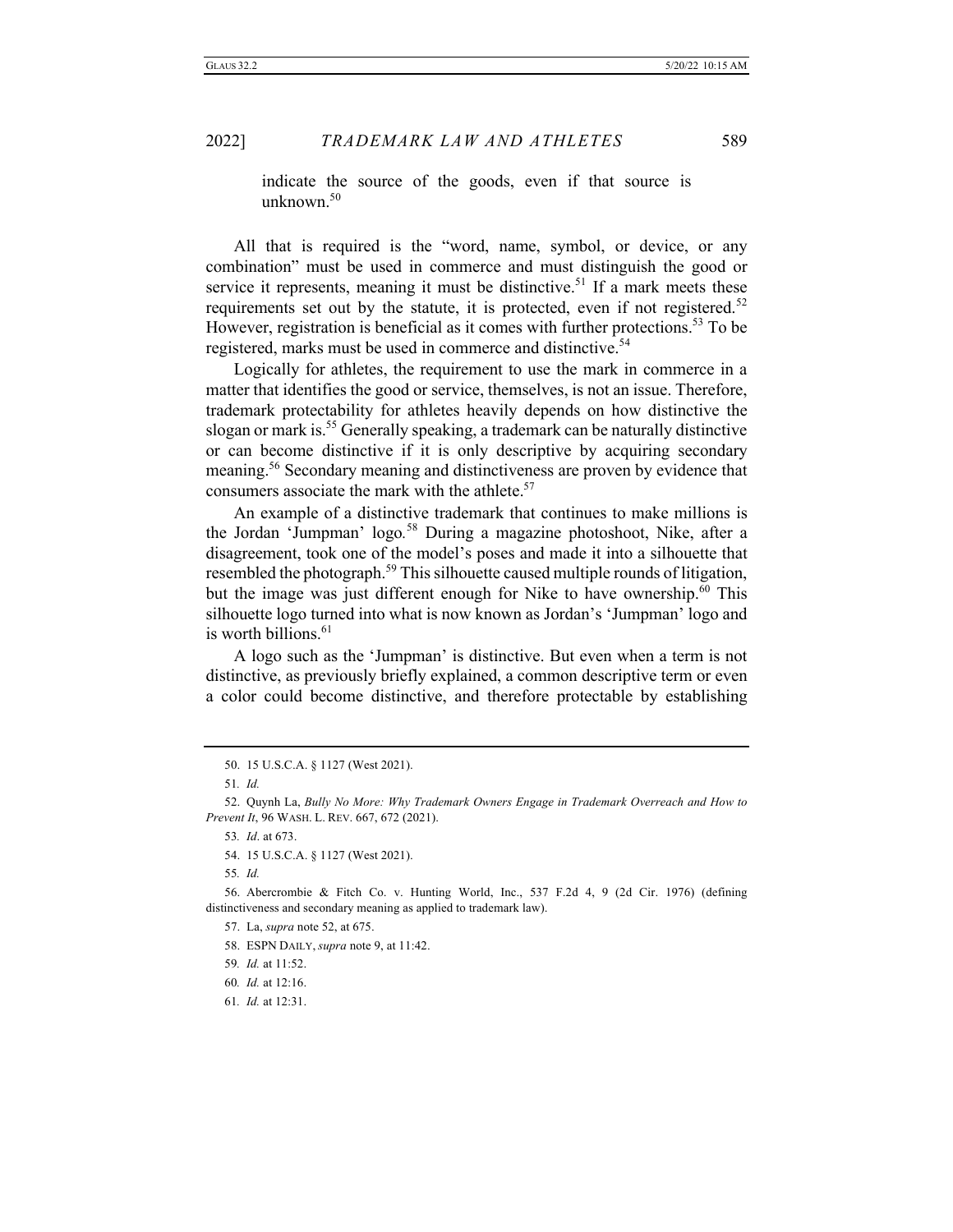secondary meaning.<sup>62</sup> The burden of proving this is high and rests with the athlete.<sup>63</sup> Athletes are likely to meet this threshold because of how popular and widespread their marks are. Even if it is just within the sports community, many people consume this type of entertainment. Aspects that typically help show most athletes' trademarks have secondary meaning, if they are not already distinctive, is using circumstantial evidence such as the amount and types of advertising, amount of sales/revenue, and the length the mark is used.<sup>64</sup> Generally, any sports fan can see a blue turf field and knows it belongs to Boise State.<sup>65</sup> However, the color blue is not self-distinctive; it has developed that secondary meaning and is trademarked because of its notoriety.<sup>66</sup> This is one of many sports trademarks that now has secondary meaning.

The next important area of trademark law that is necessary for this comments analysis is how a trademark is protected. Trademarks are protected from infringement against:

> any word, term, name, symbol, or device, or any combination thereof, or any false designation of origin, inaccurate or misleading description of fact, or false or misleading representation of fact, which . . . is *likely to cause confusion*, or to cause mistake, or to deceive as to the affiliation, connection, or association of such person with another person, or as to the origin, sponsorship, or approval of his or her goods, services, or commercial activities by another person.<sup>67</sup>

The case law has helped define what "likely to cause confusion" means.<sup>68</sup> "The Lanham Act's 'likelihood of confusion' standard is predominantly factual in nature."69 The test is "whether a reasonably prudent consumer in the marketplace is likely to be confused as to the origin of the good or service bearing one of the marks."70

<sup>62.</sup> Qualitex Co. v. Jacobson Prods. Co., 514 U.S. 159, 171-72 (1995).

<sup>63</sup>*. See id.*

<sup>64</sup>*. See* La, *supra* note 52, at 690.

<sup>65</sup>*. Trademark Licensing and Enforcement-Blue Turf,* BOISE STATE U., https://www.boisestate.edu/ licensing/trademarks/blue-turf-blog/ (last visited Apr. 1, 2022).

<sup>66</sup>*. See, e.g.*, *id.*

<sup>67.</sup> 15 U.S.C.A. § 1125 (West 2021) (emphasis added).

<sup>68</sup>*. Id.*

<sup>69.</sup> Facenda v. N.F.L. Films, Inc., 542 F.3d 1007, 1024 (3rd Cir. 2008).

<sup>70.</sup> Playmakers LLC v. ESPN, Inc., 376 F.3d 894, 897 (9th Cir. 2004).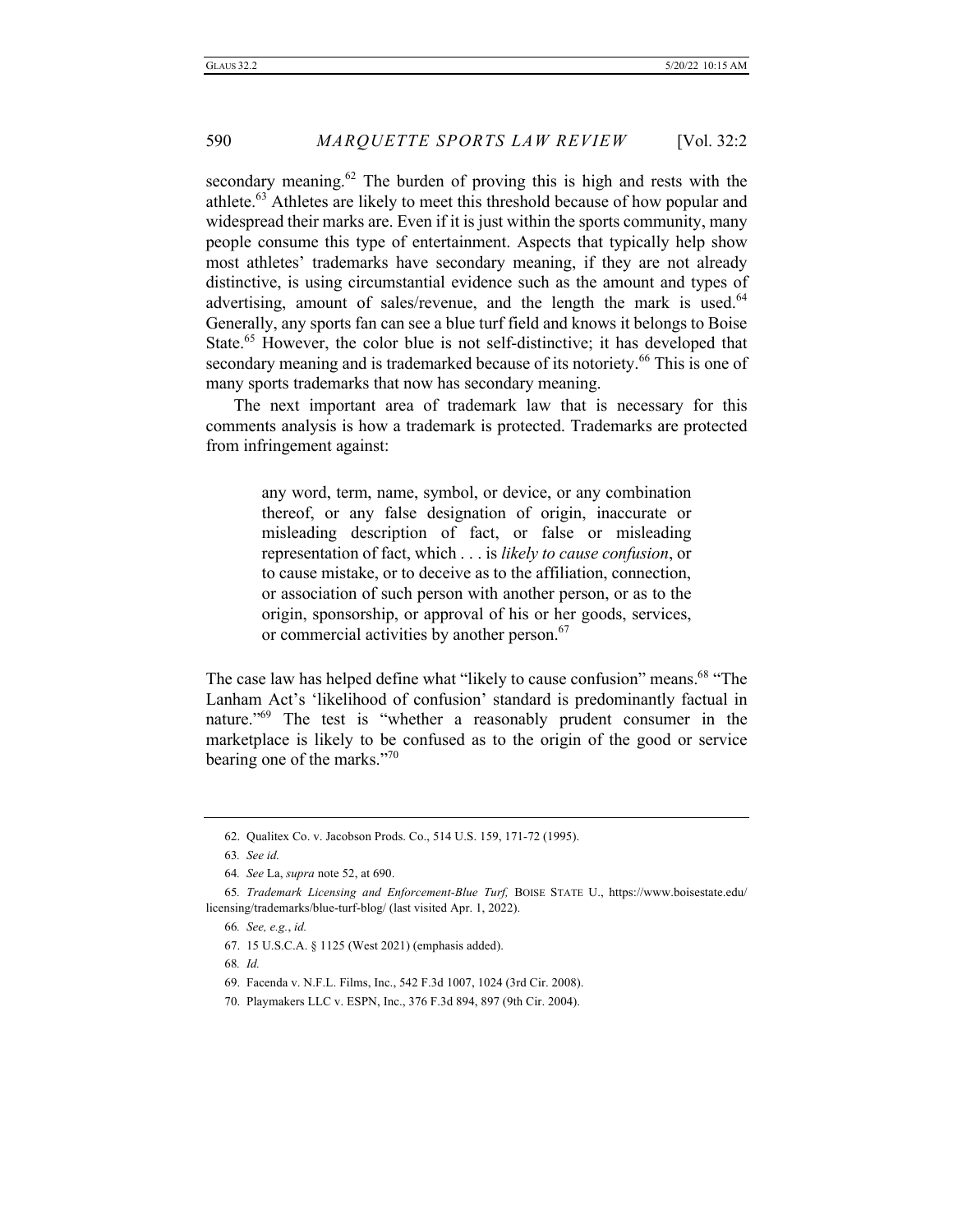Multiple examples in the sports industry are not "likely confusing" and show the broad scope of trademark availability within sports.<sup>71</sup> The cases in this area tend to be the most famous and well-defined trademarks looking to protect themselves from infringers. This includes the circumstances of the IRONMAN72 or "March Madness"<sup>73</sup> trademarks. Marks can cause confusion when someone wants to register something that looks or sounds a little too similar to a well-established mark, or when someone is utilizing an athlete's trademark for something the athlete did not approve of.

One example of this occurred when Nike opposed NFL player Rob Gronkowski's spiking logo because it was too similar to the 'Jumpman' logo.<sup>74</sup> In situations such as this, the parties can work out an agreement amicably.<sup>75</sup> By amicably, it is meant that the powerhouse Nike and other widely known brands can squash other similar, potentially infringing, marks by threatening suit or paying money to athletes or lesser brands. These examples are where we start to see the power of a well-established athletic trademark.

#### II. THE FUTURE OF SPORTS TRADEMARKS

This comment has shown the trend of an increase in trademark applications and why that is occurring. Followed by legal protection provided to the acceptable marks. Athletes are looking to protect any piece of their brand, leading to opportunistic claims.<sup>76</sup> When analyzed, this trend with a knowledge of the law provides a foundation for what future trademark protection will look like. The following will explain and predict that given the current trends, athletes specifically will be able to trademark a wider scope of their brand and have a more full-proof power to protect their brand.

# *A. It's "Unbelievably Believable"77 What Will Be Protected*

The trends in trademark law create questions about what will be protectable in the future. Trademark law has been liberally allowing athletes to register

<sup>71.</sup> Mont. Pro. Sports, LLC v. Leisure Sports Mgmt., Inc., 422 F. Supp. 2d 1271, 1278-1282 (M.D. Fla. 2006).

<sup>72.</sup> World Triathlon Corp. v. Dawn Syndicated Prods., 2007 WL 2875456, at 1 (M.D. Fla. Sept. 28, 2007).

<sup>73.</sup> Ill. High Sch. Ass'n v. GTE Vantage Inc., 99 F.3d 244 (7th Cir. 1996).

<sup>74.</sup> Darren Rovell, *Nike Opposes Rob Gronkowski Logo, Says Too Similar to Jumpman*, ESPN (June 30, 2017), https://www.espn.com/nfl/story/\_/id/19775346/nike-says-logo-rob-gronkowski-too-similar-air-jordan -jumpman-logoman-logo.

<sup>75</sup>*. Id.*

<sup>76.</sup> ESPN DAILY, *supra* note 9, at 05:00.

<sup>77.</sup> UNBELIEVABLY BELIEVABLE, Serial No. 85521225 (filed Jan. 20, 2012).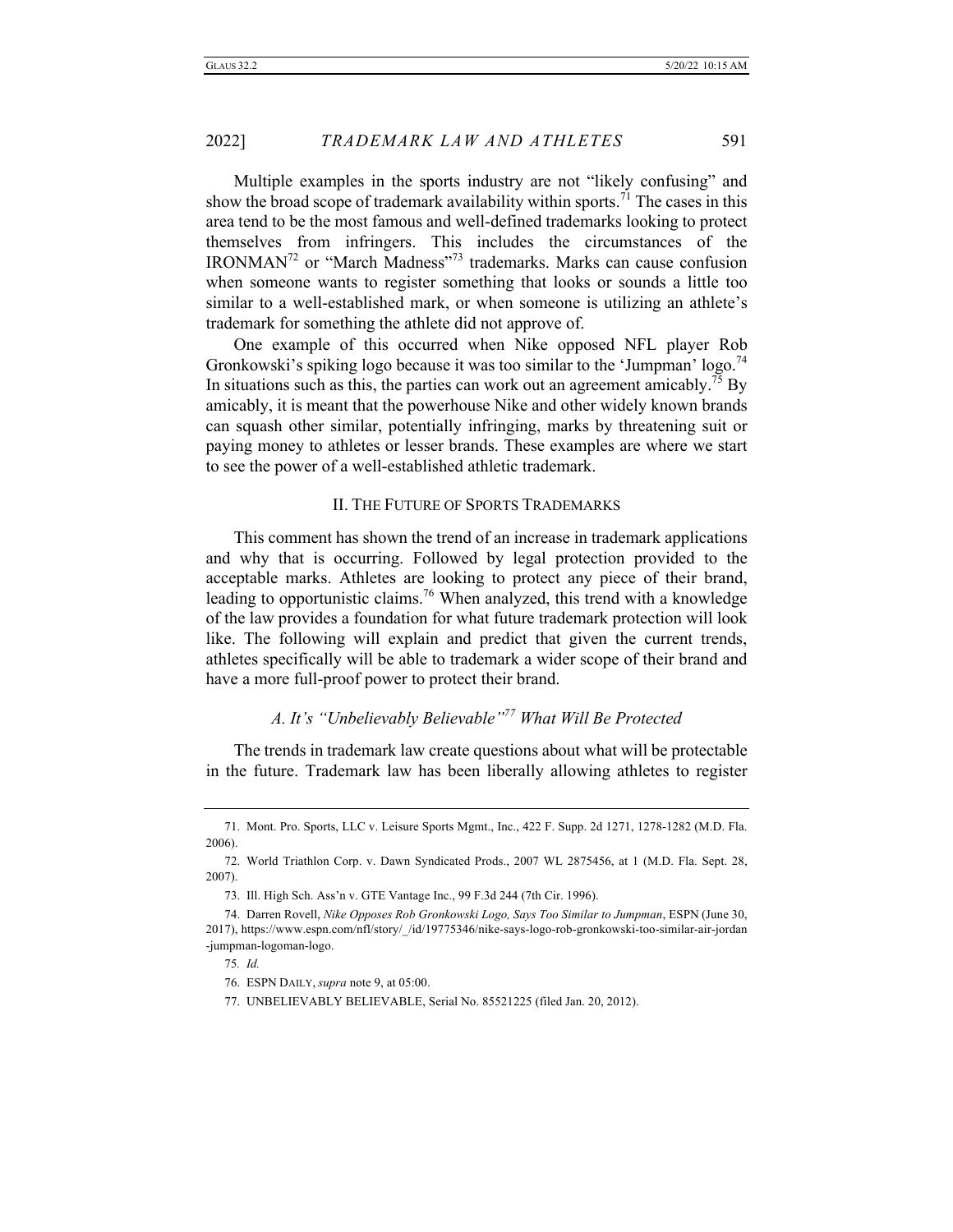unique slogans, logos, poses, and names to maintain exclusive rights. $78$ Trademark law will likely continue to widen its scope. A trademark is "any word, name, symbol, or device, or any combination of those that is used in commerce to distinguish the good or service.<sup>79</sup> But the language of the Lanham Act is not restrictive.<sup>80</sup> Trademark law has a wide subject matter that it covers.<sup>81</sup> Most important to the inquiry is not the "ontological status" of the mark, for example, word, color, shape, etc. but the ability for the mark to distinguish the source.<sup>82</sup>

Athlete trademarks are easily distinctive in most cases based on their conceptual strength, or more likely, based on commercial power. <sup>83</sup> Consumers in the marketplace can probably easily associate an athlete's mark with the athlete it belongs to. $84$  It then becomes clear that athletic type marks are very likely to be distinctive because of their commercial strength resulting from the significant brand recognition professional sports create.<sup>85</sup> Distinguishability being the most important and athletes marks being easily distinguishable, it is clear that the scope of trademark law will likely continue to widen. Potentially as far as allowing trademark protection for anything that can be detected by the human's sense and distinguishes the source of a good or service.<sup>86</sup>

A critical limit on this growth of what can be protected under trademark law is the functionality doctrine.<sup>87</sup> This bars protection for marks with a functional aspect.<sup>88</sup> Colors, body symbols, sounds, smells, and designs are all able to be protected.<sup>89</sup> There are questions regarding whether sports plays or celebratory dances will ever be trademarkable.<sup>90</sup> Because of the functionality doctrine,

83*. See generally* Abercrombie & Fitch Co. v. Hunting World, Inc., 537 F.2d 4 1, 10 (2d Cir. 1976) (describing a trademark reaching distinctiveness through conceptual strength and commercial power).

<sup>78.</sup> Lee B. Burgunder, *Opportunistic Trademarking of Slogans: It's No Clown Issue, Bro*, 31 CARDOZO ARTS & ENT. L.J. 769, 801 (2013).

<sup>79.</sup> 15 U.S.C.A. § 1127 (West 2021).

<sup>80.</sup> Qualitex Co. v. Jacobson Prods. Co., 514 U.S. 159, 162 (1995).

<sup>81</sup>*. Id.*

<sup>82</sup>*. Id.* at 164.

<sup>84</sup>*. Id.*

<sup>85</sup>*. Id.*

<sup>86.</sup> J. THOMAS MCCARTHY, § 7:105. NONTRADITIONAL TRADEMARK FORMATS: POLICY ISSUES, MCCARTHY ON TRADEMARKS AND UNFAIR COMPETITION (5<sup>th</sup> ed. 2021).

<sup>87.</sup> Qualitex Co. v. Jacobson Prods. Co., Inc., 514 U.S. 159, 164 (1995).

<sup>88</sup>*. Id.*; *see also* 15 U.S.C.A § 1052(e)(5) (West 2021).

<sup>89.</sup> Scott M. Sisun*, The Ball Is in Your Court: An Update on Trademarks (and Copyright) in Sports*, ENT. & SPORTS LAW. 64, 71 (2017).

<sup>90.</sup> Joshua A. Crawford, *Trademark Rights for Signature Touchdown Dances*, VA. ST. BAR 1, 9 (2014), https://www.vsb.org/docs/sections/intellect/Joshua\_A\_Crawford\_-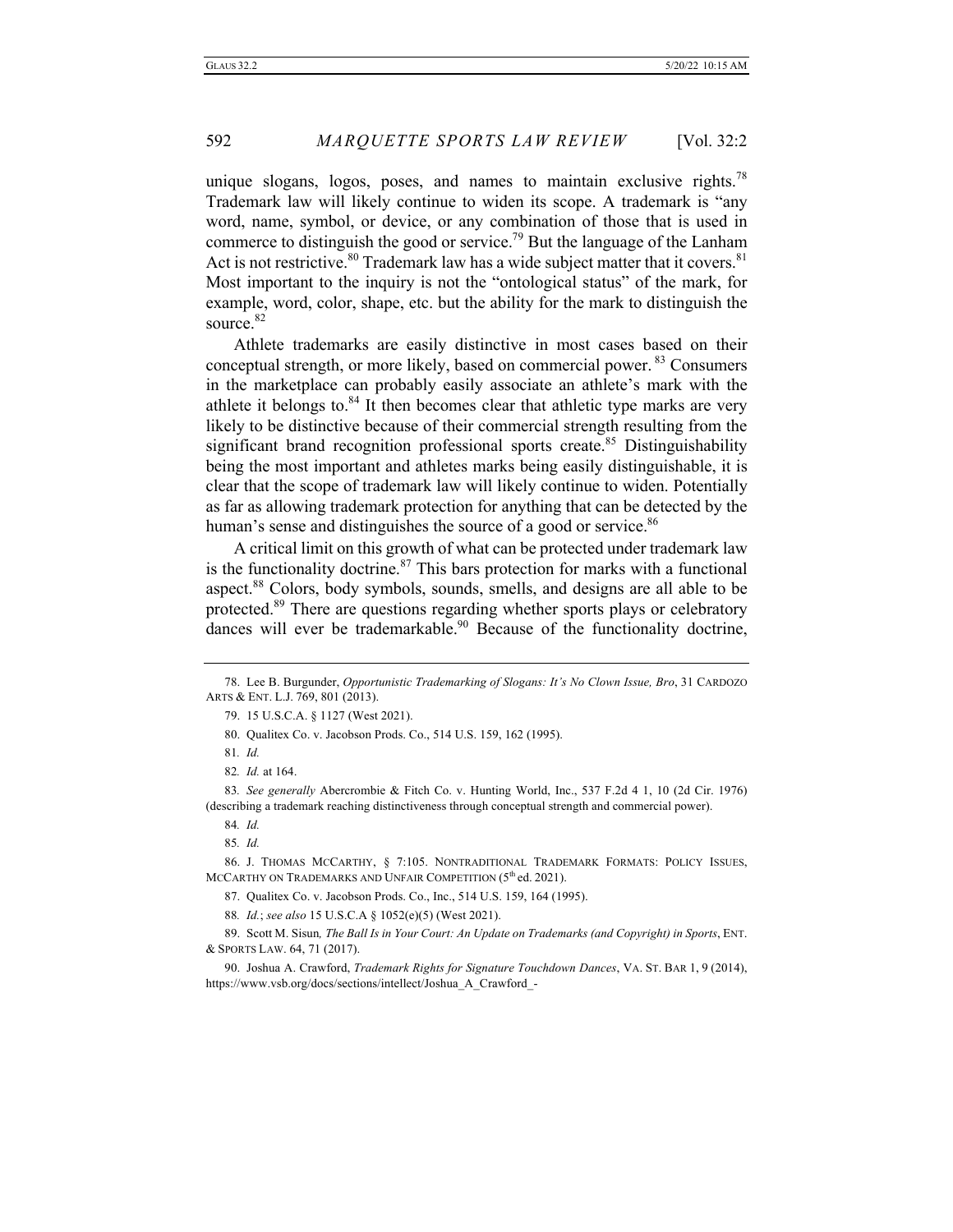sports plays will likely never have trademark protection.<sup>91</sup> On the other hand, dances and celebration poses, the actual "performance" of them, could be protectable.<sup>92</sup> These categories mentioned within this section cover nearly every area of an athlete's brand they would need to protect. With the continued growth in applications for sports-related trademarks and the acceptance of trademark law, we see a continuously widening scope of trademark protectability.

## *B. "Stomp You Out."93 You, Meaning the Competition.*

Lastly, this comment will analyze and show that trademark law surrounding athlete trademarks creates a veil of protection that is often unbeatable. This is a result of athletes' ability to apply and the current trend to do so, the distinctiveness of athletes' marks, athletes' ability to sue, and new modern laws that allow further protection. These reasons are making athletes and their trademarks nearly untouchable.

Trademark law has a perpetual cycle, particularly with athletes. Athletes are highly publicized, so each move they make or word they speak is publicized and gives immense brand recognition. This brand recognition creates distinct and protectable trademarks. The protection of the brand means profitability for the athletes. The great potential for profits demonstrates to consumers and other athletes that there is value in these marks. Athletes then continue to take action to protect their unique brand. This then causes the growth of trademark applications that is happening and will continue to. The unique protectable trademarks, and, most importantly, licensable athlete brands bring more eyes in. It creates more publicity. The cycle starts over, and the growth in this area can be significant.

Athletes have an easy ability to apply and are tending to do so. With agents and lawyers receiving guidance to trademark everything possible to "safeguard future rights in a mark," it gives these wealthy athletes continued priority to use a wide variety of marks.<sup>94</sup> The perpetuity of a trademark is long; it is as long as it is used in commerce.<sup>95</sup> With so many applications and trademarks being

\_Trademark\_Rights\_for\_Signature\_Touchdown\_Dances.pdf; Giuliana R. García, *He Shoots, He Scores…and Receives Copyright Protection? How the Current State of Intellectual Property Law Fumbles with Sports*, 11 U. OF DENV. SPORTS & ENT. L.J. 81, 83 (2011).

<sup>91.</sup> García, *supra* note 90, at 83-84.

<sup>92</sup>*. Id.* at 86.

<sup>93.</sup> STOMP YOU OUT, Serial No. 85606531 (filed Apr. 24, 2012).

<sup>94.</sup> Donna M.D. Thomas, *Proactive Steps to Protect Your Client's Copyrights and Trademarks*, MD. B.J. 54, 56

<sup>(2003).</sup>

<sup>95.</sup> Daniel R. Kimbell, *Intellectual Property: An Attorney's Guide*, 27 BEVERLY HILLS B. ASS'N J. 109, 112 (1993).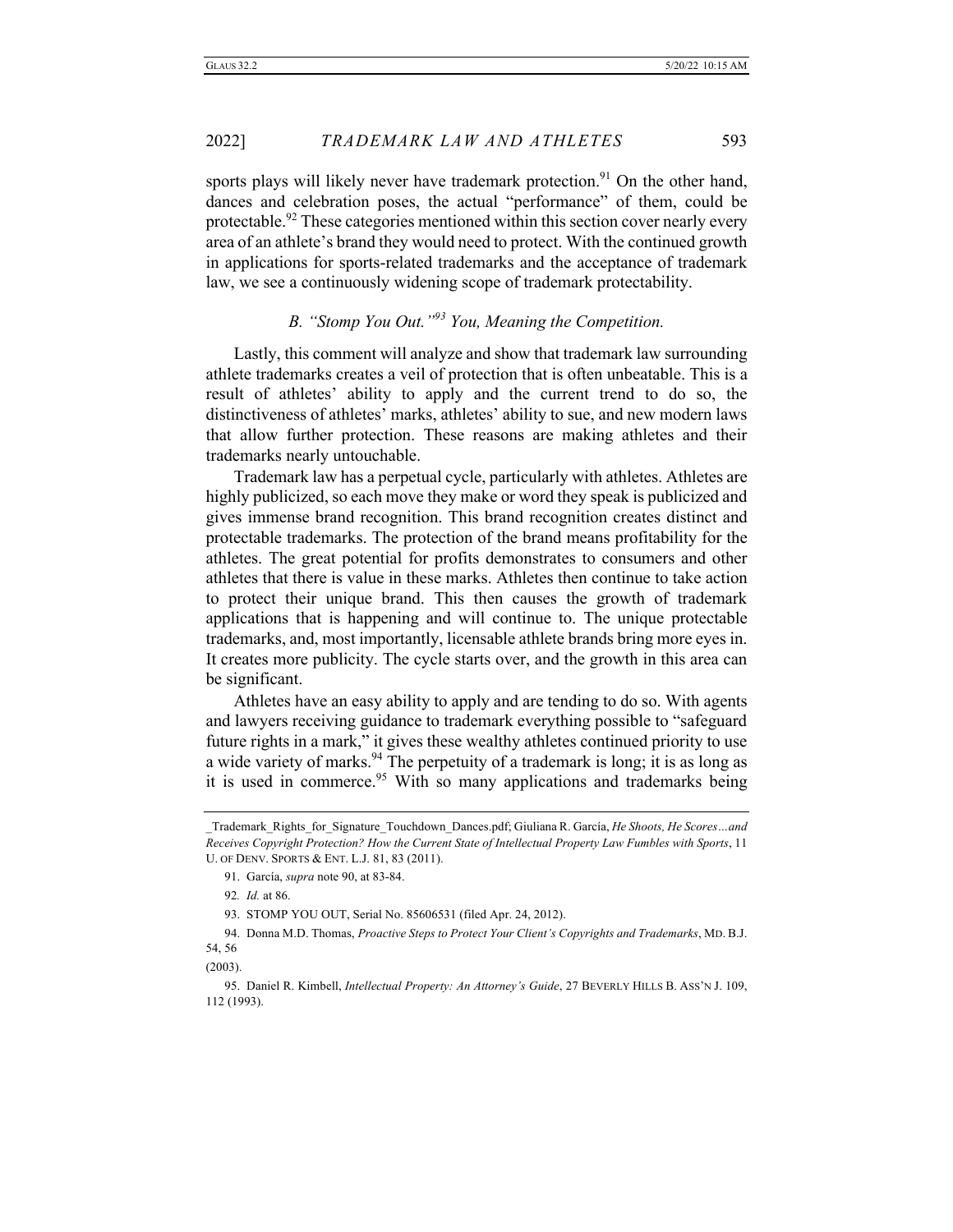registered, particularly for less unique names and slogans, this blocks others' right to protection for a lifetime or more.<sup>96</sup> When the athletes and their teams have available legal staff and funding to complete trademark applications, they have nothing to lose by applying for protection.<sup>97</sup> Trademarking a phrase, name, logo, etc., keeps others from profiting off an athletes reputation and instead gives the athlete both profit and protection.<sup>98</sup>

Of course, athletes do not automatically get all their trademark applications accepted. But arguably, it is a lot easier for them given the requirements necessary.<sup>99</sup> As previously mentioned, athlete trademarks are generally easily found to be distinctive.<sup>100</sup> So, athletes are applying for complete protection of their brand and then likely getting that protection for as long as they want (as long as the mark is used in commerce). Even if the applied for mark is only descriptive, as some can be, they are so widespread.<sup>101</sup> Athletes receive so much media attention that their marks take on a secondary meaning far easier than other trademarks.<sup>102</sup> This commercial success and brand recognition creates powerful protection for trademarks by athletes.<sup>103</sup>

Having an attorney, which is not required when applying, is an asset. The attorney can communicate with the examining trademark attorney on the athletes' behalf. For example, trademark attorney Darren Heitner convinced the examining attorney of his trademark application that Bill Raftery, broadcaster and former Seton Hall basketball coach, catchphrase "onions" has no likelihood of confusion with The Onion, a satirical website.<sup>104</sup> Even in situations such as this, where it is a descriptive word, attorneys' who can argue and make these distinctions are a powerful asset for those in the sports industry. This ease in getting trademark applications accepted based on distinctiveness was explained previously but is important to this analysis as it is another addition to creating a full-proof protected trademark.

100*. See generally* Abercrombie & Fitch Co. v. Hunting World, Inc., 537 F.2d 4, 9-10 (2d Cir. 1976) (defining how trademarks are deemed distinctive).

<sup>96</sup>*. Id.*

<sup>97</sup>*. Sport Trademarks*, *supra* note 12.

<sup>98</sup>*. Id.*

<sup>99</sup>*. See* 15 U.S.C.A. § 1127 (West 2021).

<sup>101.</sup> Jeanna Hamburg & Joseph A. Farco, *Common Issues in Patent and Trademark Litigation*, NAT'L. L. REV. (Feb. 12, 2021), https://www.natlawreview.com/article/common-issues-patent-and-trademarklitigation.

<sup>102</sup>*. See generally* Abercrombie & Fitch Co*.*, 537 F.2d at 10 (noting that a trademark distinctiveness through conceptual strength and commercial power).

<sup>103</sup>*. See* Hamburg & Farco, *supra* note 101.

<sup>104.</sup> McCann, *supra* note 47.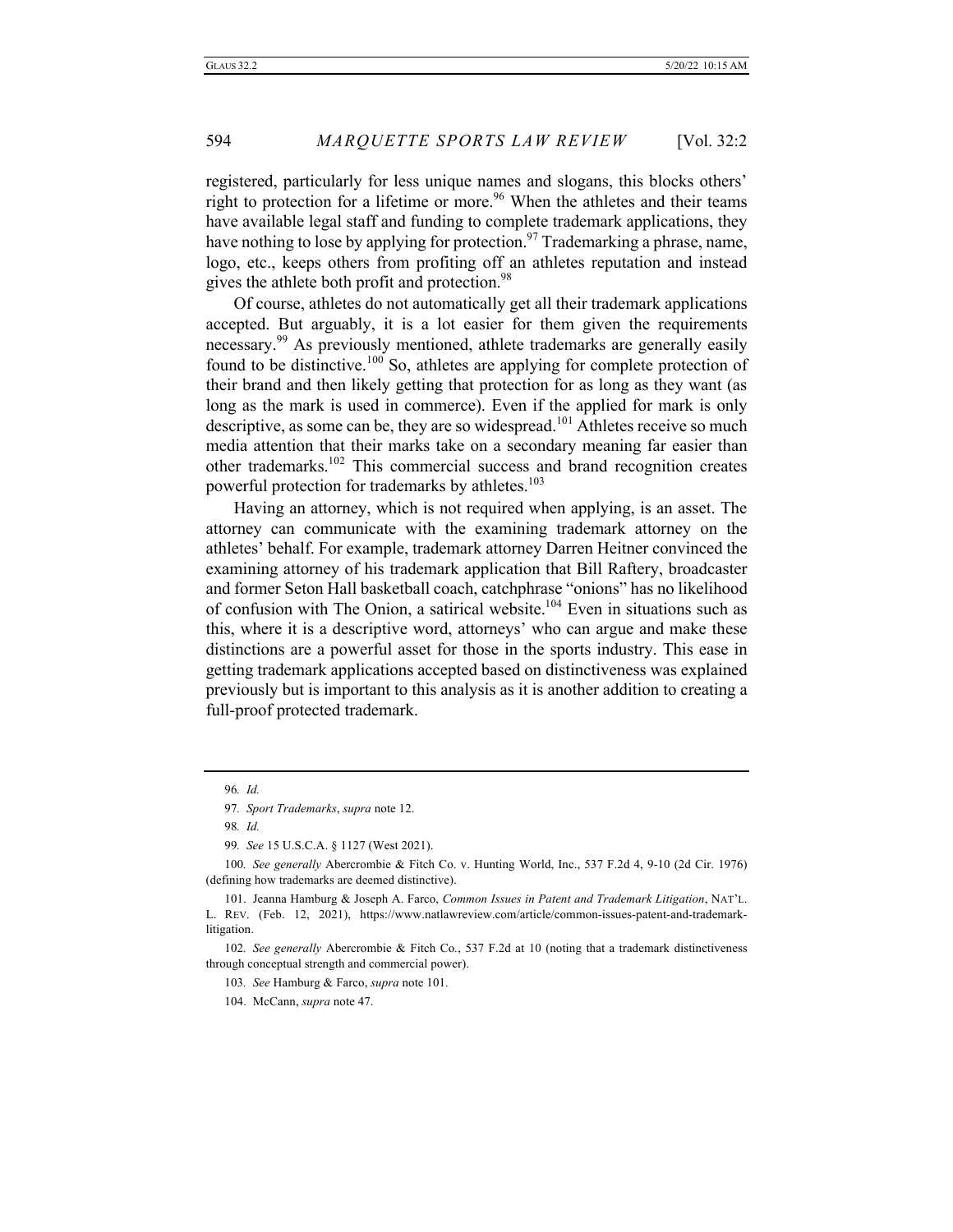Taking the ability to apply, mixed with the ability to get most of their trademarks accepted, athletes have a relatively easy way to protect their brand. On top of that, athletes, for a number of reasons, have the ability to sue or settle with any infringers. This includes having the financial capability and legal team to follow through on trademark claims, extra protections specifically for famous marks, and the recent developments modernizing trademark law aid their ability to sue as well.

Athletes tend to have agents or a team of attorneys they can pay to take care of this process for them. This only furthers the power of athletes' trademarks. Giannis Antetokounmpo, in just the past two years, has filed over fifty lawsuits against trademark infringers.<sup>105</sup> Giannis has the money to pay professionals to protect his brand in a way that many businesses and individuals cannot. It would be a disservice if this comment did not highlight a king in building a brand that lasts long after they are done playing, that is Shaquille O'Neal. "Shaq" and his company have many registered trademarks connected to his name, and they take action to continuously protect them from infringers.<sup>106</sup>

On top of being able to pursue legal action by suing, athletes, given their power, are able to "bully" those using an athlete's marks, or name, image, and likeness into stopping without filing an actual lawsuit.<sup>107</sup> It seems obvious that a small online retailer might not want to play one-on-one with the MVP Giannis. Often, these infringers do not have the same financial strength or legal team backing them up, meaning when a cease-and-desist letter is sent, or a settlement is offered, they comply. This strength in and out of the courtroom is powerful for athletes' trademark protection.

Switching gears to another prominent area of protection for these unique, highly publicized, and therefore famous marks is the Trademark Dilution Revision Act of 2006.<sup>108</sup> This applies only to famous marks.<sup>109</sup> Which, in most cases, athletes' marks are. This creates an extra layer and a more protective shield around these already prominent trademarks that others do not receive. Dilution is not trademark infringement. It can happen even in situations where

<sup>105.</sup> Christopher Kinney, *A Force on the Basketball Court and in the Courtroom: A Deeper Look into Giannis Antetokounmpo's Recent String of Intellectual Property Disputes*, J. HIGH TECH. L. (Nov. 30, 2021), https://sites.suffolk.edu/jhtl/2021/11/30/a-force-on-the-basketball-court-and-in-the-courtroom-a-deeperlook-into-giannis-antetokounmpos-recent-string-of-intellectual-property-disputes/.

<sup>106.</sup> Muller, *supra* note 14.

<sup>107.</sup> La, *supra* note 52, at 672-73.

<sup>108.</sup> Trademark Dilution Revision Act of 2006, Pub. L. No. 109–312, 120 Stat 1730 (codified in various sections of Title 15).

<sup>109</sup>*. Id.*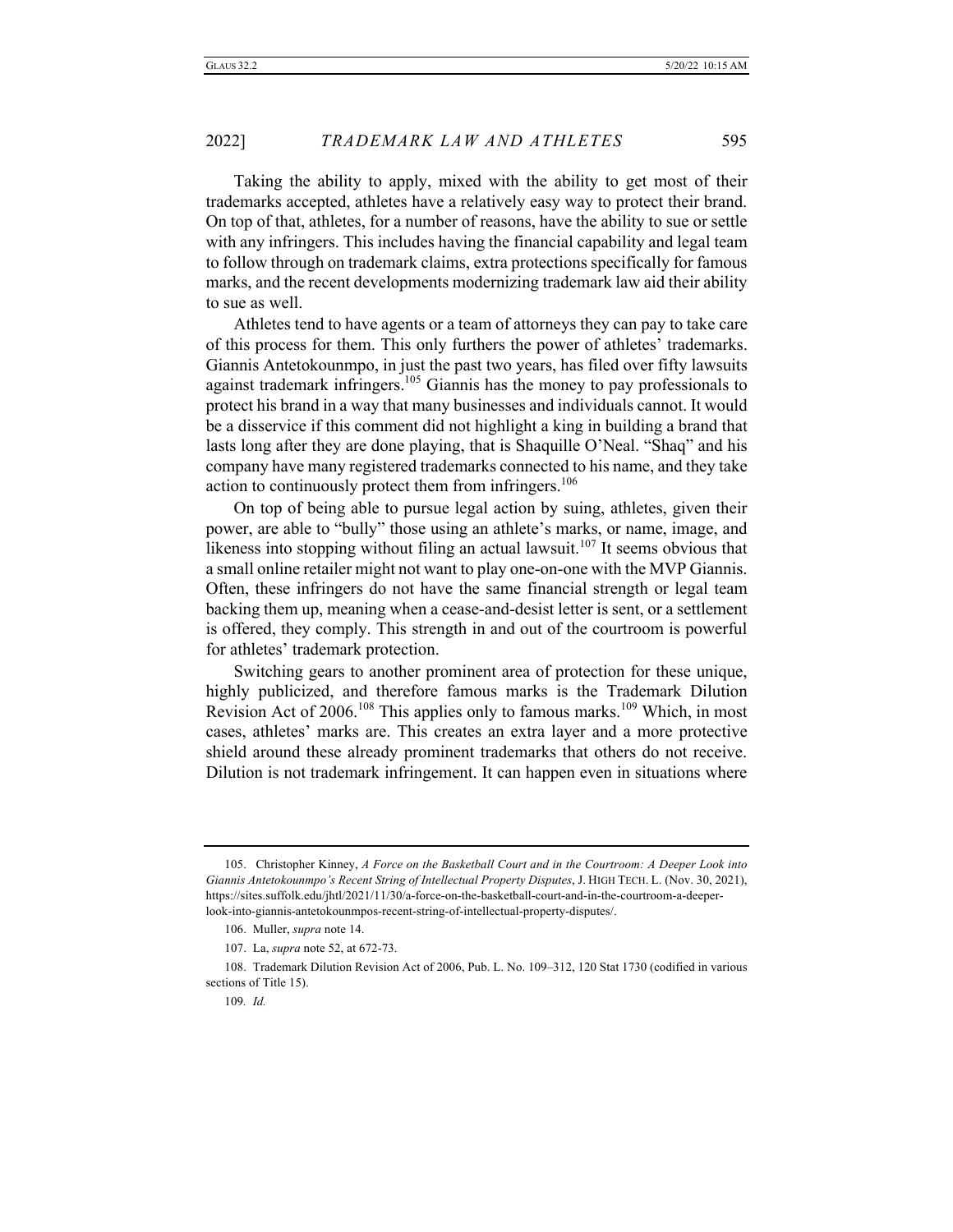consumers are not misled.<sup>110</sup> If it would even get that far, a court would look at all the relevant factors to determine if a famous mark (athletes' marks fall under this standard) is diluted.<sup>111</sup> These include:

> (1) the degree of similarity; (2) the degree of inherent or acquired distinctiveness of the famous mark; (3) the extent to which the owner of the famous mark is engaging in the substantially exclusive use of the mark; (4) the degree of recognition of the famous mark; (5) whether the user of the mark or trade name intended to create an association with the famous mark; and (6) any actual association between the mark or trade name and the famous mark.<sup>112</sup>

These standards are likely to be met, particularly with the help of an attorney, which adds a strong protection layer and seemingly expands the goal of trademarks past simply consumer protection and economic efficiency, to a broader protection for those with famous marks.<sup>113</sup>

Now this added protection is rational. Famous marks of athletes will face at a higher rate what is called "cybersquatting."<sup>114</sup> This is when a third party is opportunistic and either files for trademark protection, takes a URL, etc., that is related to the athlete, and uses it to tarnish or cloud their reputation.<sup>115</sup> In the age of social media, everyone has the ability to say what they want online with few restrictions. As a result, many people are able to use an athlete's trademark and name, image, and likeness in a way that the athlete disapproves of.<sup>116</sup> Because of this modern issue, it is rational that athletes can benefit from an additional protective layer based on having a famous mark, which prevents this issue and further strengthens the protective "shield" athletes have.

The last area that adds to the near full-proof protection created for athletes' trademarks is the modernization of trademark law. Given the changes in the world, moving even more virtual than ever in the past few years, trademark law has needed to adapt. The United States Patent and Trademark Office has

<sup>110.</sup> Richard Stim, *What is Trademark Dilution?*, NOLO, https://www.nolo.com/legal-encyclopedia /what-trademark-dilution.html (last visited Apr. 1, 2022).

<sup>111</sup>*. Id.*

<sup>112</sup>*. Id.*

<sup>113.</sup> Frank I. Schechter, *The Rational Basis of Trademark Protection*, 40 HARV. L. REV. 813, 828 (1927).

<sup>114.</sup> Barret R. Arthur, Comment, *Always Protect Your Brand: Trademark Infringement Protection for Athletes Using Social Media Sites*, 10 DEPAUL J. SPORTS L. & CONTEMP. PROBS. 83 (2014).

<sup>115</sup>*. Id.*

<sup>116.</sup> Muller, *supra* note 14.